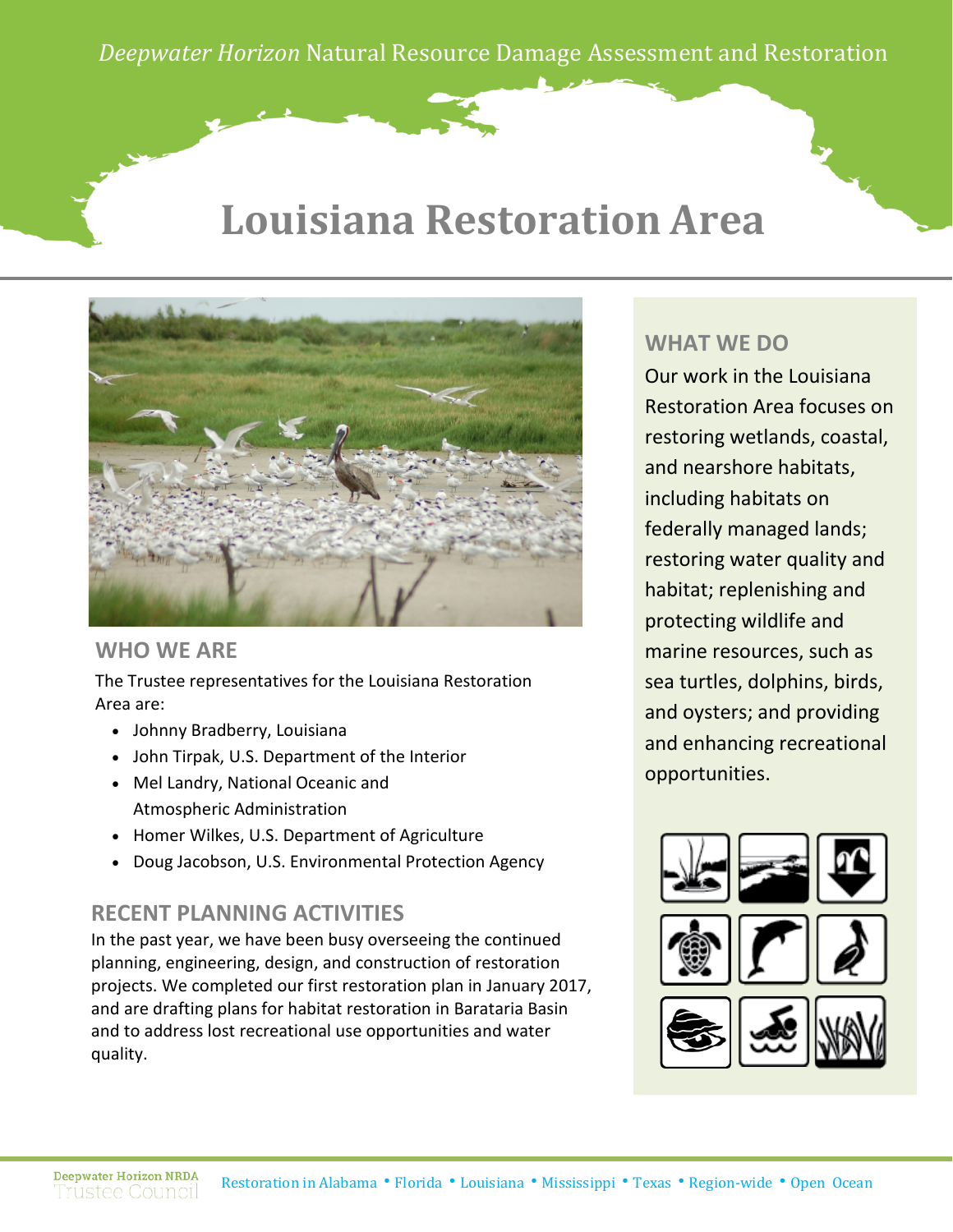# **Louisiana Restoration Area**

### RESTORATION PROJECTS

|                                                           | <b>PROJECT DESCRIPTION</b>                                                                                                                                                                                                                                                                                                                                                                                                                                                                                                                                                                                                                                                                                                                                                                                  | <b>STATUS</b> | <b>ESTIMATED</b><br><b>COST</b> |  |
|-----------------------------------------------------------|-------------------------------------------------------------------------------------------------------------------------------------------------------------------------------------------------------------------------------------------------------------------------------------------------------------------------------------------------------------------------------------------------------------------------------------------------------------------------------------------------------------------------------------------------------------------------------------------------------------------------------------------------------------------------------------------------------------------------------------------------------------------------------------------------------------|---------------|---------------------------------|--|
| REPLENISH AND PROTECT LIVING COASTAL AND MARINE RESOURCES |                                                                                                                                                                                                                                                                                                                                                                                                                                                                                                                                                                                                                                                                                                                                                                                                             |               |                                 |  |
| Louisiana Oyster<br><b>Cultch Project</b>                 | This project involved (1) the placement of oyster cultch onto<br>approximately 850 acres of public oyster seed grounds throughout<br>coastal Louisiana and (2) construction of an oyster hatchery facility that<br>will serve to improve existing oyster hatchery operations and produce<br>supplemental larvae and seed.                                                                                                                                                                                                                                                                                                                                                                                                                                                                                   |               | \$14.8M                         |  |
| Queen Bess Island<br><b>Restoration Project</b>           | Barataria Bay is home to a limited number of bird rookeries. Queen Bess<br>Island, located in Jefferson Parish, is one of the largest and most<br>productive rookeries for a number of colonial nesting bird species,<br>including brown pelicans. If implemented, this project will restore<br>suitable colonial waterbird nesting and brood rearing habitat on the<br>island from its current size of less than five acres to approximately 36<br>acres. The Trustees selected this project through the engineering and<br>design phase and allocated \$2.5 million for these restoration activities.                                                                                                                                                                                                     |               | \$17.5M                         |  |
| <b>Rabbit Island</b><br><b>Restoration Project</b>        | Rabbit Island is the westernmost nesting ground for brown pelicans in<br>Louisiana. It is important to a number of colonial nesting bird species,<br>including brown pelicans and reddish egrets. Today, Rabbit Island's total<br>area is approximately 200 acres, with much of that being open water, and<br>the majority of the land at or below sea level. If implemented, this project<br>will restore the elevation of the island which will, in turn, increase the<br>abundance and quality of nesting habitat for a number of colonial nesting<br>waterbirds including brown pelicans, wading birds, terns, and other<br>colonial nesting water birds. The Trustees selected this project through the<br>engineering and design phase and allocated \$3 million for these<br>restoration activities. |               | \$27M                           |  |
| <b>RESTORE AND CONSERVE HABITAT</b>                       |                                                                                                                                                                                                                                                                                                                                                                                                                                                                                                                                                                                                                                                                                                                                                                                                             |               |                                 |  |
| <b>Louisiana Outer Coast</b><br>Restoration               | The Louisiana Outer Coast Restoration project involves the restoration of<br>beach, dune, and back-barrier marsh habitats, as well as brown pelicans,<br>terns, skimmers, and gulls at four barrier island locations in Louisiana:<br>Chenier Ronquille, Shell Island, North Breton Island, and Caillou Lake<br>Headlands (also known as Whiskey Island on Isle Dernieres State Refuge).<br>The State of Louisiana, NOAA, and DOI are working cooperatively on this<br>project. Construction is complete on Chenier Ronquille and Shell Island.<br>Construction in ongoing on Caillou Lake Headlands and Breton Island is<br>currently in the design phase.                                                                                                                                                 | $\rm{O}$      | \$318.4M                        |  |
| <b>Lake Hermitage</b><br><b>Marsh Creation</b>            | This project created 104 acres of new brackish marsh in the Barataria Basin<br>using hydraulically dredged sediment from a borrow area in the Mississippi<br>River. The 104-acre fill area is also planted with native marsh vegetation to<br>accelerate the benefits from this project.                                                                                                                                                                                                                                                                                                                                                                                                                                                                                                                    |               | \$13.2M                         |  |

⟳In progress◉ Monitoring Complete